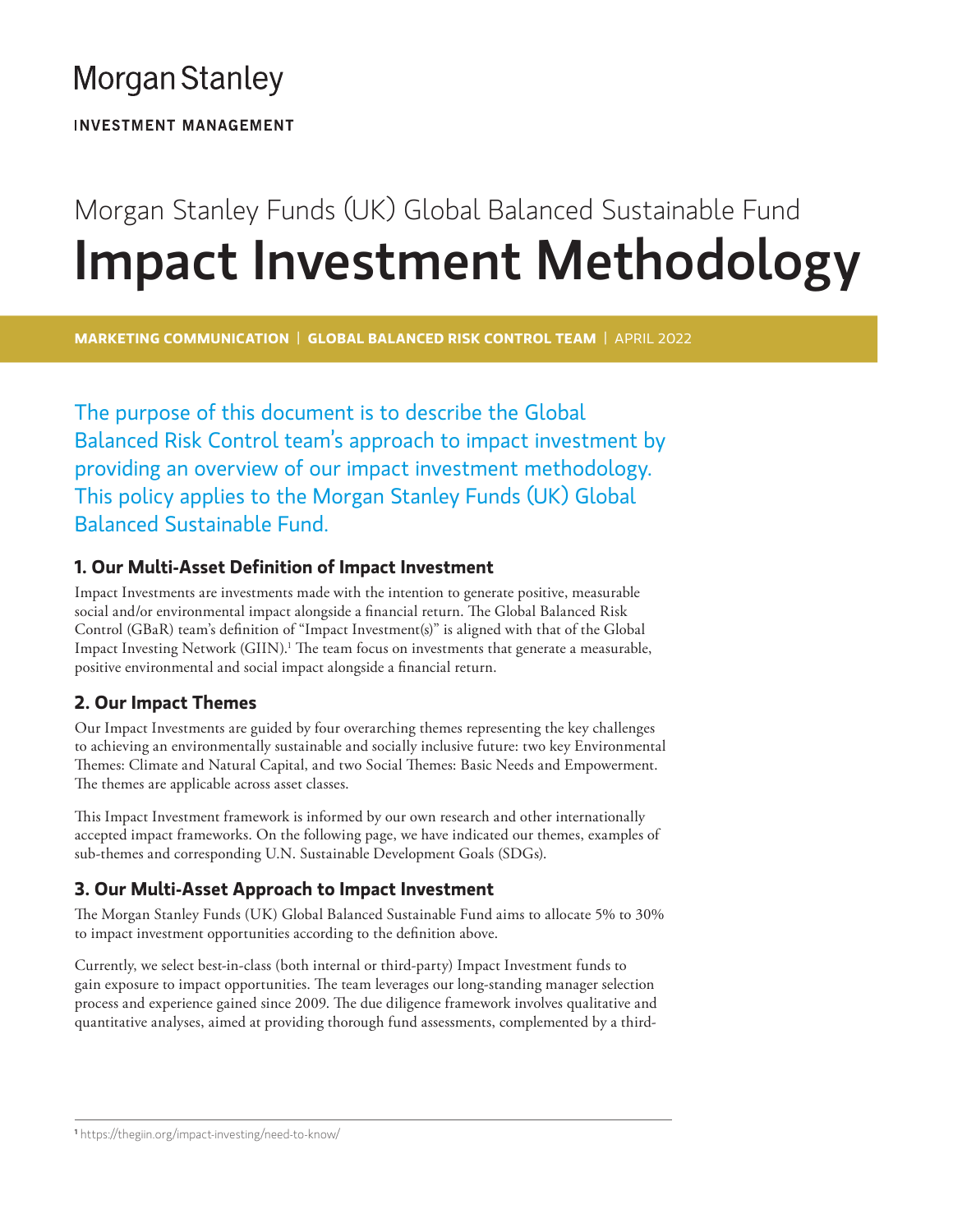|                                             | <b>SOCIAL</b>                                                                                                     |                                                                                                            | <b>ENVIRONMENTAL</b>                                                                    |                                                                                                                                   |
|---------------------------------------------|-------------------------------------------------------------------------------------------------------------------|------------------------------------------------------------------------------------------------------------|-----------------------------------------------------------------------------------------|-----------------------------------------------------------------------------------------------------------------------------------|
| <b>OVERARCHING</b><br><b>THEMES</b>         | <b>BASIC NEEDS</b>                                                                                                | <b>EMPOWERMENT</b>                                                                                         | <b>CLIMATE</b>                                                                          | <b>NATURAL CAPITAL</b>                                                                                                            |
| <b>EXAMPLES OF KEY</b><br><b>SUB-THEMES</b> | • Healthcare<br>• Affordable Housing<br>• Sanitation<br>• Nutrition                                               | • Education<br>• Financial Inclusion<br>• Digital Divide<br>• Diversity & Inclusion                        | • Energy Efficiency<br>• Renewable Energy<br>• Green Buildings                          | • Waste & Resource<br>Management<br>• Pollution Control<br>• Water<br>• Sustainable Agriculture<br>and Forestry<br>· Biodiversity |
| <b>U.N. SDG</b>                             | 1 <sup>NO</sup> POVERTY<br>$2$ $^{ZERO}$<br>32<br><b>Niffilm</b><br>3 GOOD HEALTH<br><b>11 SUSTAINABLE CITIES</b> | 4 QUALITY<br>1 <sup>NO</sup> POVERTY<br><b>NYAAN</b><br><b>8</b> DECENT WORK AND<br>9 INDUSTRY, INNOVATION | <b>7</b> AFFORDABLE AND<br><b>9</b> INDUSTRY, INNOVATION<br><b>11 SUSTAINABLE CITIE</b> | <b>6</b> CLEAN WATER<br>2 ZERO<br>32<br><b>15 UIE</b><br><b>14 UFE</b> BELOW WATER<br>ಯ                                           |

A list and further description of the SDGs can be found at www.un.org/sustainabledevelopment/sustainable-development-goals for more details on the Sustainable Development Goals.

The content of this publication has not been approved by the United Nations and does not reflect the views of the United Nations or its officials or member states.

party opinion from an established consultant. In addition, the team applies additional considerations to Impact Investments:

- **1. INTENTIONALITY:** We seek to identify managers who have the explicit intention of contributing to environmental and/or social solutions through their investments, by aligning to the impact themes described above, alongside a financial return.
- **2. PURITY:** We seek to identify funds that target businesses deriving the majority of their revenue from products and services aimed at addressing environmental or social challenges as defined above.
- **3. REPORTING:** We seek to identify managers who are committed to measuring and reporting on the social and environmental performance of their funds, ensuring transparency.
- **4. DIVERSIFICATION:** We make sure the funds we invest in are well diversified, within both the Impact Investment allocation and the broader portfolio context.

#### **4. Reporting on Impact**

It is our intention to maintain Impact Investment exposure, as described above, and to select funds and, where relevant, securities, based on the described approach. The reporting considerations mentioned above aim to ensure that impact measurement is central to our Impact Investments. Given the lack of applicable harmonised reporting frameworks, we currently rely on the fund managers to decide how to best measure the nonfinancial performance of their funds, and to continue developing impact measurements and participate achieve agreement with the wider industry.

The GBaR team monitors market developments to inform our Impact Investment definition and approach, as well as market developments of impact metrics. This includes internal enhancements such as a quantitative tool to monitor our Impact Investments. We aim to make this available to investors as data become available, and to integrate such data in a future version of this methodology.

The following is a list of funds we currently invest in and links to their latest annual Impact Reports:

| <b>FUND NAME</b>                    | <b>ANNUAL REPORT LINK</b>           |  |
|-------------------------------------|-------------------------------------|--|
| Wellington Global Impact Fund       | 2020 Impact Report                  |  |
| Impax Environmental Markets Fund    | 2020 Impact Report                  |  |
| KBI Water Fund                      | Available to investors upon request |  |
| Ballie Gifford Positive Change Fund | 2020 Impact Report                  |  |
| Lyxor Green Bond ETF                | 2021 Impact Report                  |  |

As of 31 March 2022.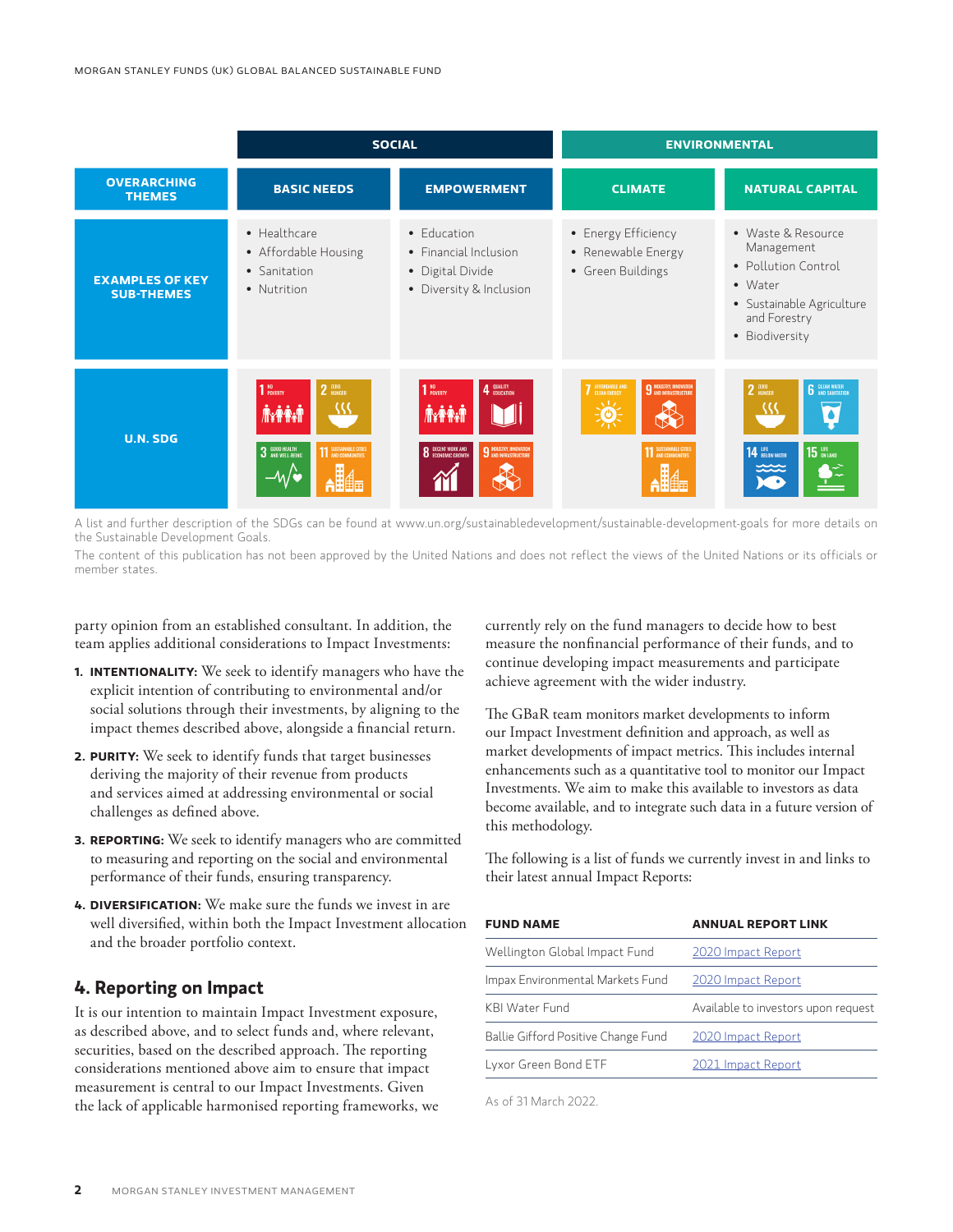#### **Risk Considerations**

Past performance is not a guarantee of future performance. The value of the investments and the income from them can go down as well as up and an investor may not get back the amount invested. There can be no assurance that the Fund will achieve its investment objectives.

Investments may be in a variety of currencies and therefore changes in rates of exchange between currencies may cause the value of investments to decrease or increase. Furthermore, the value of investments may be adversely affected by fluctuations in exchange rates between the investor's reference currency and the base currency of the investments.

The Asset Allocation strategies provide the Investment Adviser with wide discretion to allocate between different asset classes. From time to time, the Asset Allocation may have significant exposure to a single or limited number of fixed income or equity asset classes. Accordingly, the relative relevance of the risks associated with equity securities, Fixed Income Securities and derivatives will fluctuate over time.

Funds that specialise in a particular region or market sector are more risky than those which hold a very broad spread of investments. Where portfolio concentration is in one sector it is subject to greater risk and volatility than other portfolios that are more diversified and the value of its shares may be more substantially affected by economic events in the real estate industry.

Investments in derivative instruments carry certain inherent risks such as the risk of counter party default and before investing you should ensure you fully understand these risks. Use of leverage may also magnify losses as well as gains to the extent that leverage is employed.

These investments are designed for investors who understand and are willing to accept these risks. Performance may be volatile, and an investor could lose all or a substantial portion of his or her investment.

- The value of bonds are likely to decrease if interest rates rise and vice versa.
- The value of financial derivative instruments are highly sensitive and may result in losses in excess of the amount invested by the Sub-Fund.
- Issuers may not be able to repay their debts, if this happens the value of your investment will decrease. This risk is higher where the fund invests in a bond with a lower credit rating.
- The fund relies on other parties to fulfil certain services, investments or transactions. If these parties become insolvent, it may expose the fund to financial loss.
- There may be an insufficient number of buyers or sellers which may affect the fund's ability to buy or sell securities.
- Commodity investments can change significantly and quickly in value as a large variety of factors affect them.
- There are increased risks of investing in emerging markets as political, legal and operational systems may be less developed than in developed markets.

#### **DISTRIBUTION**

This communication is only intended for and will only be distributed to persons resident in jurisdictions where such distribution or availability would not be contrary to local laws or regulations. In particular, the shares are not for distribution to US persons.

United Kingdom: Morgan Stanley Investment Management Limited is authorised and regulated by the Financial Conduct Authority. Registered in England. Registered No. 1981121. Registered Office: 25 Cabot Square, Canary Wharf, London E14 4QA.

EMEA: This marketing communication has been issued by Morgan Stanley Investment Management Limited (MSIM Ltd) is authorised and regulated by the Financial Conduct Authority. Registered in England. Registered No. 1981121. Registered Office: 25 Cabot Square, Canary Wharf, London E14 4QA.

This document contains information relating to the sub-funds of Morgan Stanley Funds (UK) (the 'Company') in accordance with the Open-Ended Investment Companies Regulations 2001 and the rules contained in the Collective Investment Schemes Sourcebook made by the Financial Conduct Authority in exercise of its powers under Section 247 of the Financial Services and Markets Act 2000. The Company is an Undertaking for Collective Investment in Transferable Securities ("UCITS").

Applications for shares in the sub-funds should not be made without first consulting the current Prospectus, Key Investor Information Document ("KIID"), Annual Report and Semi-Annual Report ("Offering Documents"), or other documents available in your local jurisdiction which is available free of charge from the Registered Office: 25 Cabot Square, Canary Wharf, London E14 4QA. The document has been prepared solely for informational purposes and does not constitute an offer or a recommendation to buy or sell any particular security or to adopt any specific investment strategy.

Any index referred to herein is the intellectual property (including registered trademarks) of the applicable licensor. Any product based on an index is in no way sponsored, endorsed, sold or promoted by the applicable licensor and it shall not have any liability with respect thereto.

All investments involve risks, including the possible loss of principal. The material contained herein has not been based on a consideration of any individual client circumstances and is not investment advice, nor should it be construed in any way as tax, accounting, legal or regulatory advice. To that end, investors should seek independent legal and financial advice, including advice as to tax consequences, before making any investment decision.

The views and opinions provided here are of the investment management team. These are not the views of the firm as a whole.